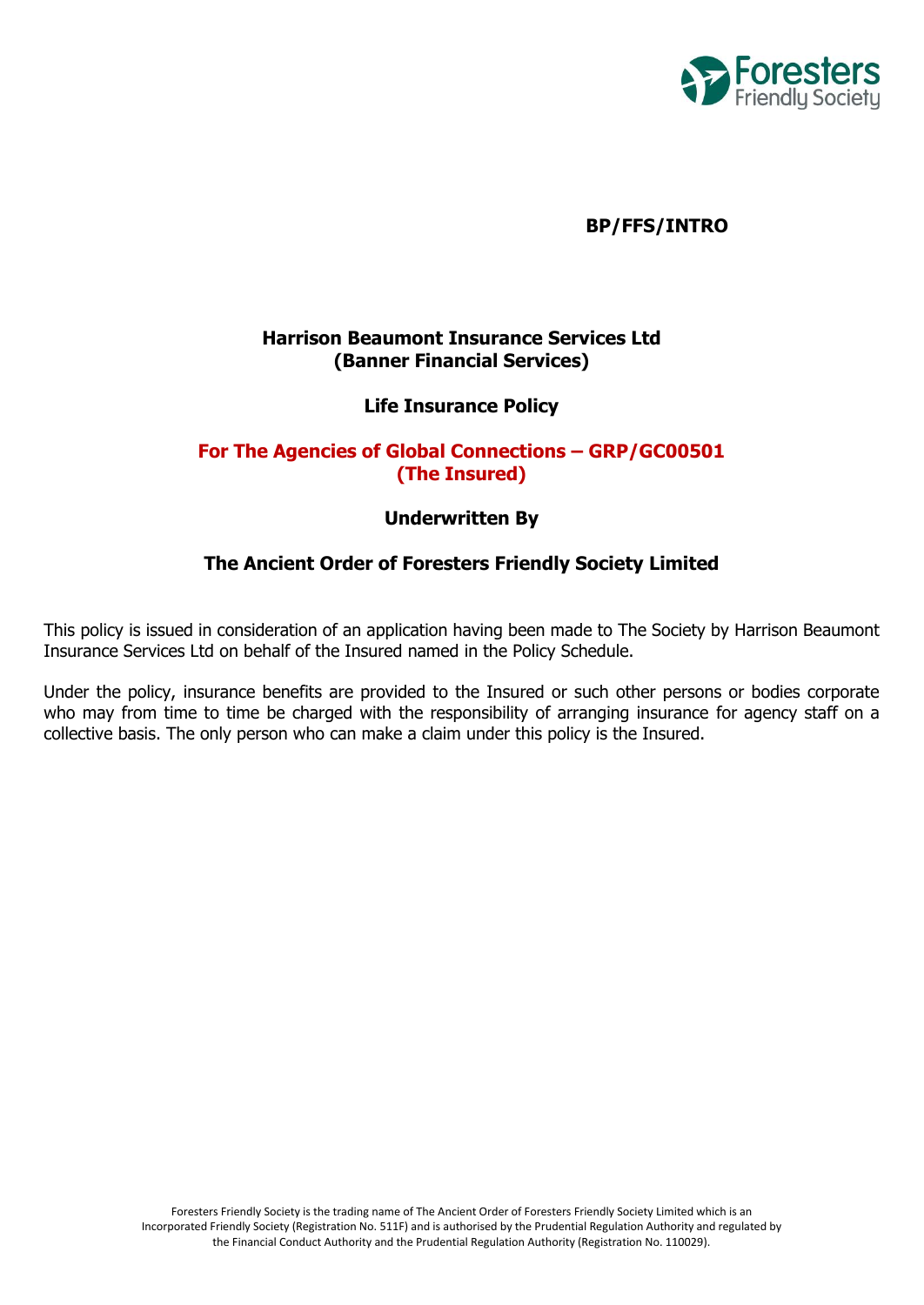

# **Policy Schedule**

**(Page 1 of 1)**

# **Harrison Beaumont Insurance Services Ltd (Banner Financial Services)**

# **Life Insurance Policy**

# **For The Agencies of Global Connections – GRP/GC00501 (The Insured)**

# **Underwritten By**

# **The Ancient Order of Foresters Friendly Society Limited**

## **The Policy consists of this Schedule together with pages**

BP/FFS/INTRO BP/FFS/LI BP/FFS/GEN2

### **Effective Date of the Insurance**

25th April 2018.

## **Termination Date of the Insurance**

24<sup>th</sup> March 2023, or at the end of such subsequent period or periods for which The Society may accept payment for the continuation of the policy.

## **Premium Rate Guarantee**

The rates of premium agreed at the Commencement Date are guaranteed for two years from 25<sup>th</sup> April 2018.

## **Benefit Participants**

Those serving staff and partners in respect of whom premiums are paid to The Society by the Insured.

## **Benefits**

Amount payable on Death: Dependant on agency – please see table. Table of Agency Benefit can be supplied on request

No cover is normally provided for any Benefit Participants aged 70 or over unless agreed in advance.

## **Signed in Southampton on the 25th Day of April, 2018**

**Paul Osborn Chief Executive**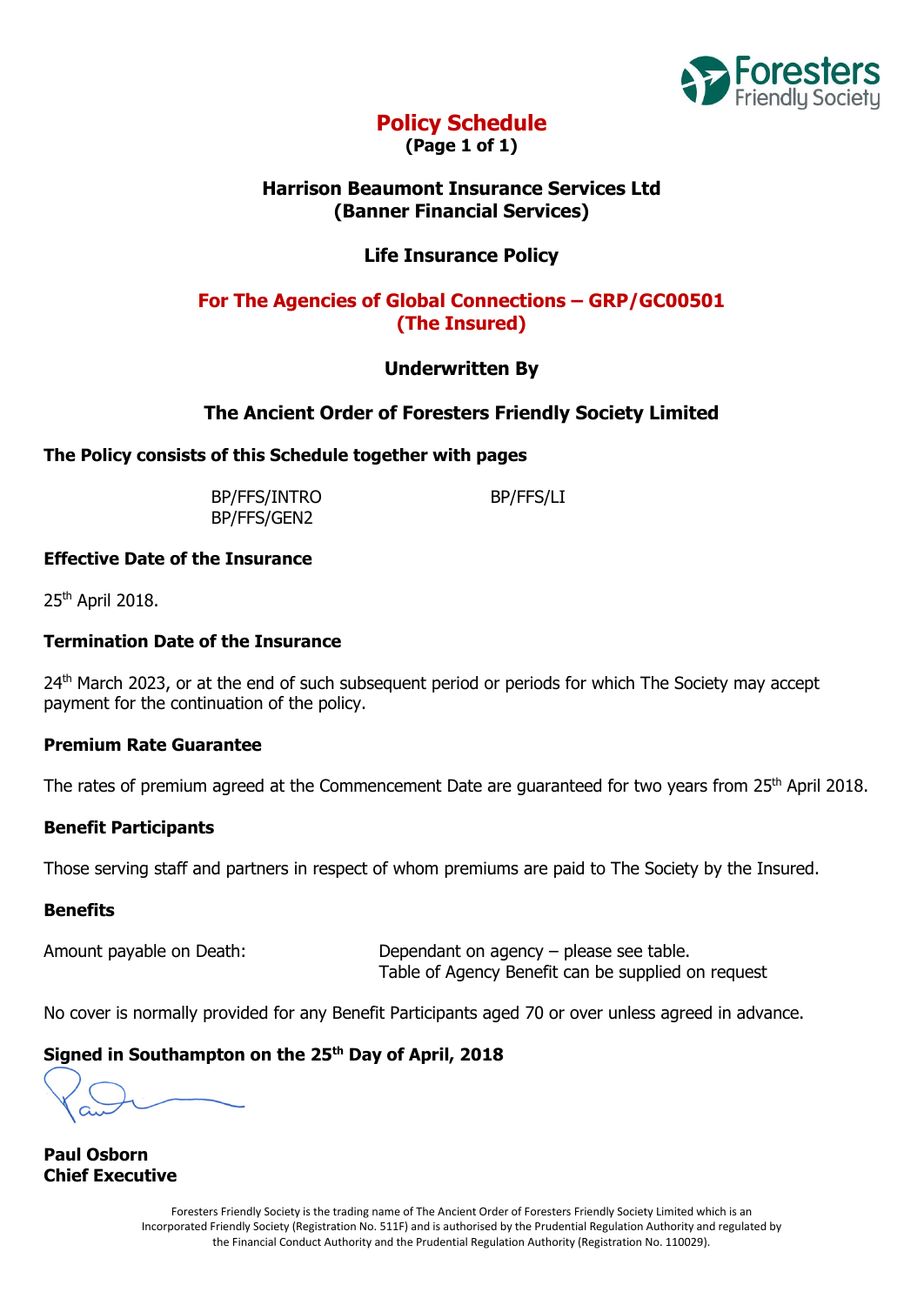

# **BP/FFS/LI Page 1 of 1**

#### **Life Insurance Benefit**

This Benefit is payable in the event of the death of a Benefit Participant shown in the Policy Schedule as entitled to those Benefits.

The Amount of Benefit for each class of Benefit Participant is shown in the Policy Schedule.

Benefits for Partners are 50% of the main serving members Benefit.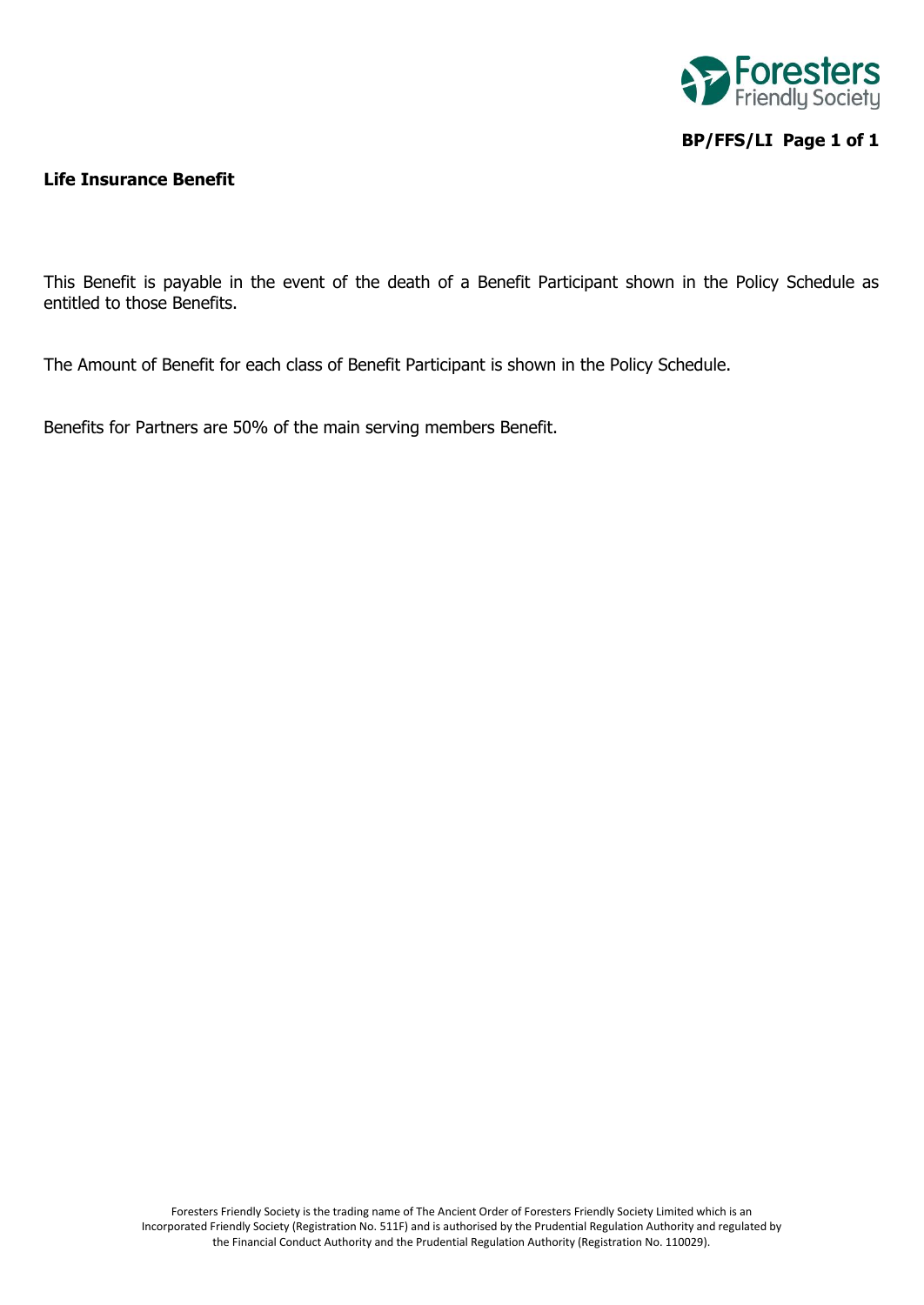

# **BP/FFS/GEN2 Page 1 of 3**

### **General Policy Conditions**

In these conditions "you" refers to the Insured and "we" or "'us" refers to The Society.

#### **Benefit Participants**

As defined in the Policy Schedule.

#### **New Benefit Participants**

New Benefit Participants may join the scheme on the first day of any of their employers pay periods. Evidence of good health must be provided by new Benefit Participants.

#### **Absence of Benefit Participants**

A Benefit Participant who is absent from work will continue to be covered until such time as their employment or Benefits cease.

### **Cessation of Benefits – Termination Date**

The Insured shall cease to be covered for any Benefit relating to a particular Benefit Participant on whichever is the earliest of:

- the date on which the Benefit Participant leaves the service of The Insured, or
- the date on which the Benefit Participant attains the age of 70 or normal retirement date if earlier.

The Insured shall cease to be covered for any new claims under this Policy:

- on the date on which payment of premiums hereunder expires, or the Policy is otherwise terminated by either party, or
- at the end of the Term.

All Benefits will cease at age 70 unless otherwise agreed between the Insured and the Society at the outset of this Policy.

#### **To Whom the Benefits are Payable**

The Insured or such other person or persons as the Insured may nominate in writing to The Society.

#### **Premium Rate**

After the expiry of the rate guarantee shown in the Policy Schedule the rate of premium appropriate to provide Benefits payable under this Policy shall be determined by The Society from time to time and notified to the intermediary in writing. Three months' notice must be given before premiums may be increased.

Any increased premium after the rate guarantee has expired will not be more than 110% of the claims cost under this Policy during the period of the rate guarantee.

The claims cost will include an allowance for unexpired Benefits on claims incurred during the guarantee period.

#### **Payment of Premiums**

Premiums are payable to The Society on behalf of Benefit Participants in arrears on the first day of each appropriate pay period. Twenty-eight days of grace, or such other period as may be agreed between an Insured and The Society, are allowed for payment of premiums after which time Benefits for the Insured's Benefit Participants will cease.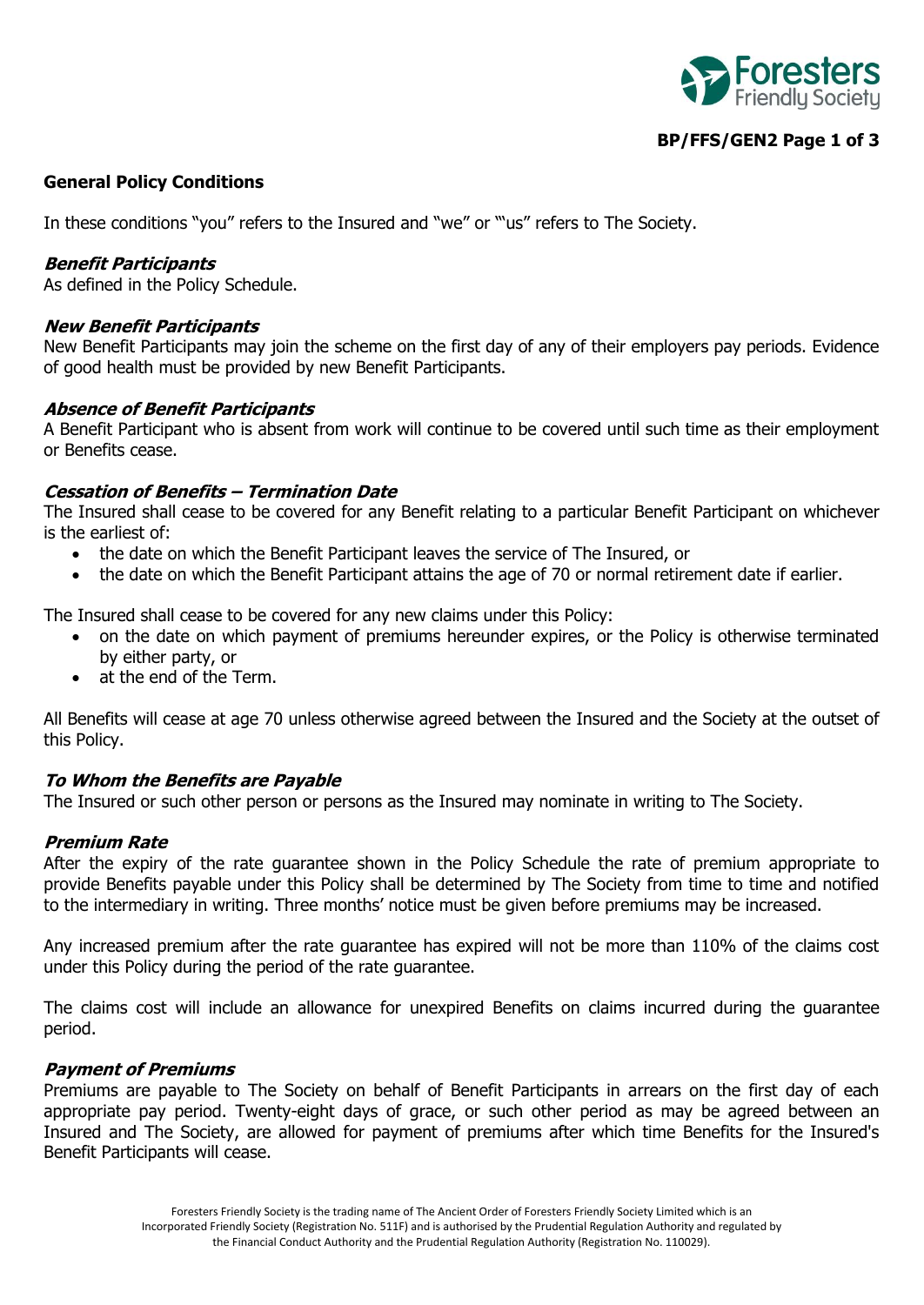

# **BP/FFS/GEN2 Page 2 of 3**

The means of payment of the premiums will be set out in the Quotation or otherwise agreed between us. Premiums are payable in the currency of the United Kingdom to the Head Office of The Society.

Information on the premiums for each Benefit is set out in the Quotation provided separately to you.

#### **Commencement and Duration of Cover**

This Policy provides Benefits for Benefit Participants as shown in the Policy Schedule only for insured events occurring on or after the Commencement Date of this Policy and no later than the Termination Date of this Policy and subject to the terms and conditions of this Policy.

#### **Termination**

The policy will terminate if the Insured ceases to pay premiums when due.

#### **Cancellation**

There are no cancellation rights under this Policy.

#### **Surrender Value**

No surrender values are payable under this Policy.

#### **Notification of Claims**

The Insured must notify The Society of a claim under this Policy within ninety days of the incident giving rise to the claim.

The only person who can make a claim under this Policy is the Insured.

The Insured shall provide The Society with such documentary or other evidence as is necessary to establish the validity of the claim. This may include evidence of age if appropriate.

#### **Exclusions**

No exclusions apply to Life Insurance Benefits. Otherwise no Benefit shall be payable under this Policy if a claim occurs directly or indirectly from any of the following causes: -

- a) War (whether declared or not) other than civil war or any act incidental thereto.
- b) Whilst engaged as a passenger, or otherwise, in aeronautics (other than as a fare-paying passenger) or in underwater operations.
- c) Any breach of the law by the Participant.
- d) Misuse of alcohol or drugs.

### **Errors and Omissions**

Any errors or omissions that occur inadvertently shall not affect the validity of this Policy. Such errors or omissions will be corrected immediately upon detection.

#### **Queries and Complaints**

If the Insured wishes to complain about any aspect of the service you have received, please contact The Society's Compliance Department. If the complaint is not dealt with to your satisfaction then depending upon your particular circumstances as a Trustee you might be able to complain to the Financial Ombudsman